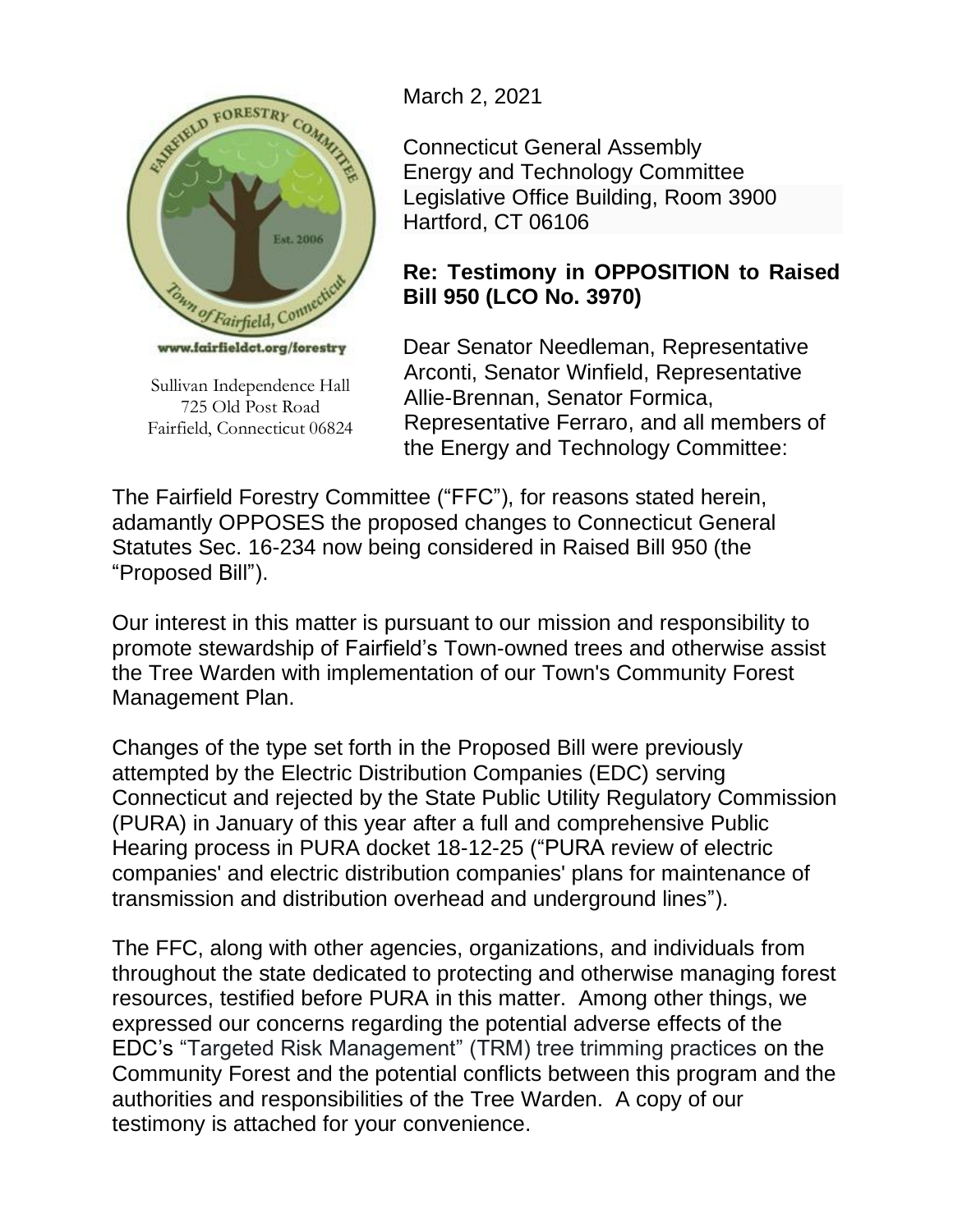We believe that PURA's final decision to modify the Utility's TRM program under the existing Sec. 16-234 was wise and proper and provides reasonable safeguards for protecting the Community Forest and maintaining the long-established authorities of the Tree Warden according to the intent of the statute and the needs and interests of the affected community. Accordingly, we believe the existing Statute should not be amended.

In addition, we submit that the Proposed Bill is inconsistent with General Statute Sec. 23-59 concerning "Powers and duties of tree wardens." This section gives to each tree warden (required by statute to be appointed in each town) the authority and responsibility for "care and control of all trees and shrubs in whole or in part" within his or her town of appointment. We maintain that it is inappropriate and contrary to this section to grant to the EDCs, as the Proposed Bill would do, certain powers historically reserved for the tree wardens, thereby enabling the EDCs to take immediate action on trees without first obtaining the tree warden's consent or consultation, and possibly resulting in environmental disturbances left for the town and tree warden to correct or otherwise address.

We also are concerned that the Proposed Bill seems like a "back-door" attempt to circumvent the state's regulatory process through which a decision has been made that the EDCs find is not in their own best interests. While PURA's process provided for substantial public review and comment, the EDC's ongoing legislative approach has provided little notice and much less opportunity for public discussion. In fact, the FFC, Fairfield Tree Warden, and other stakeholder groups only learned of the Proposed Bill on Monday of this week.

We assert that the Proposed Bill is overly broad and unnecessarily diminishes long-standing rights of communities and their residents to exercise reasonable control over their trees and properties. Under the Proposed Bill, the existence of a single branch within eight feet of a power line would arguably give to the EDC the discretion to remove the entire tree without notice to, consultation with, or consent of either the property owner or the Tree Warden, regardless of how far away the tree itself is from the line, regardless of whether the tree is on private property, and regardless of whether the risk (if any) to the line is minimal.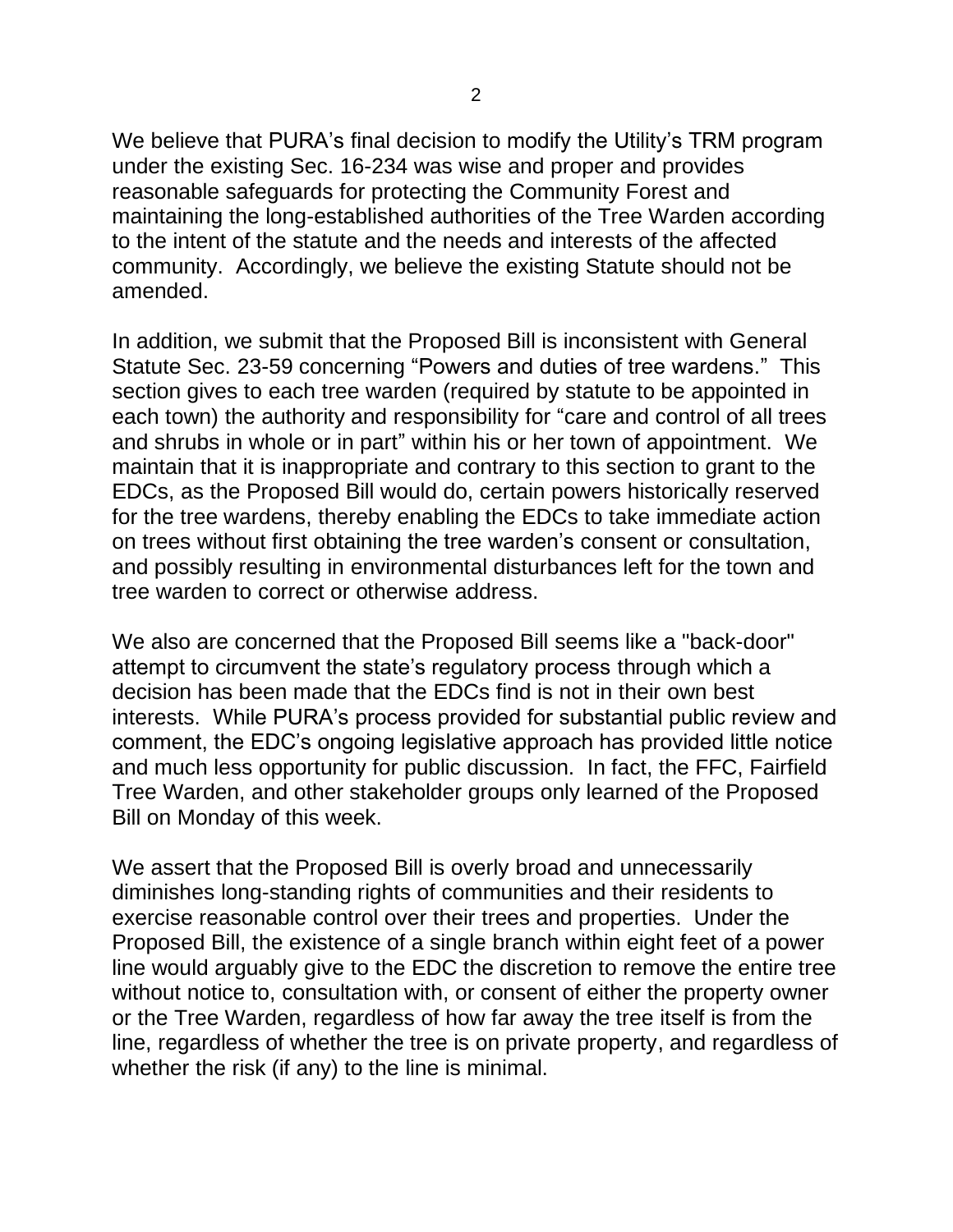Among their many benefits, trees remove carbon dioxide and impurities from the air and replace them with oxygen; provide nutrients to the soil; filter water recharging our aquifers; reduce stormwater runoff and soil erosion; contribute to biodiversity, provide cooling shade; make our towns and cities better and safer to live; and increase property values. In fact, the list of environmental, cultural, and economic benefits of trees goes on. Now, in response to climate change, the protection and nurturing of trees is even more vital.

Our past experience has clearly shown that the EDCs, wholly owned subsidiaries of separate parent conglomerates without the close community ties enjoyed by our residents, have applied excessively aggressive vegetative management practices. Those practices, we contend, have resulted in unnecessary removal of trees and thereby have diminished the viability of the Community Forest, the aesthetic and economic value of private property, and the overall quality of life.

In conclusion, the FFC maintains that the existing vegetative management system provides the proper level of balance and oversite for achieving goals of electric system reliability and environmental protection. We strongly believe that the Proposed Bill would alter that balance to the benefit of the EDCs and to the detriment to the communities and residents of our state. The EDCs should not be given the degree of control that they now seek.

It essential that we all, residents and governmental officials alike, act as responsible stewards of the Community Forest to ensure that the natural, cultural, social, and economic values of trees are sustained for the benefit of future generations.

Thank you for your consideration of our comments. If you have any questions or require any additional information, please contact us at the address and phone number below.

Respectfully submitted,

Mary Hogue Chair, Fairfield Forestry Committee [Forestry@FairfieldCT.org](mailto:Forestry@FairfieldCT.org) (203) 701-8342